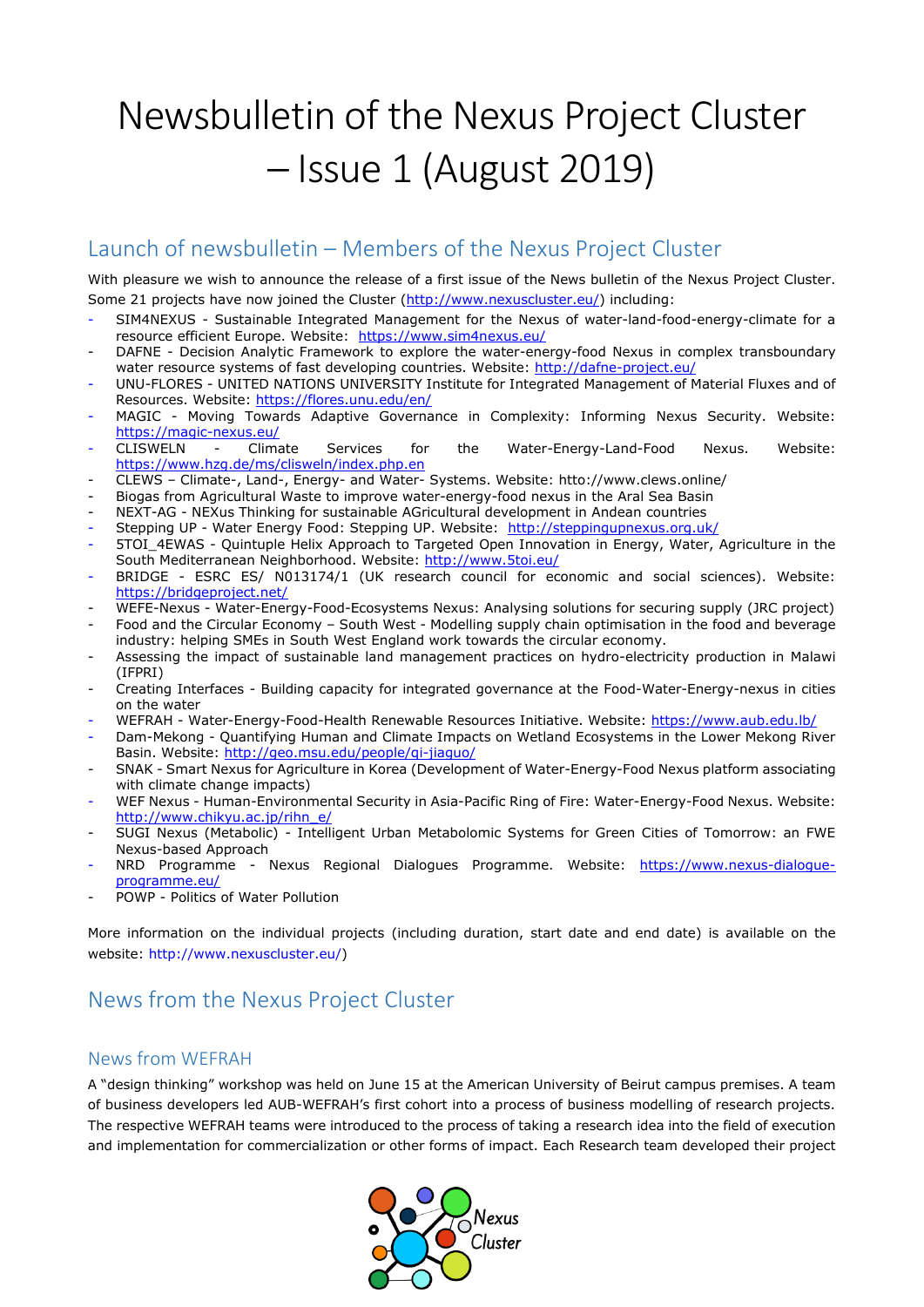to create sustainable enterprises and a business model canvas presenting the project in a strategic and visual format. The purpose of the workshop was to transcend the traditional approach to research into a system of systems thinking and to foster and harness a community of interconnected researchers able to respond to the UN sustainable development goals.

We have produced a new flyer summarizing the vision, purpose and research clusters of the WEFRAH project. See also: [https://www.aub.edu.lb/fafs/WEFRAH/Documents/WEFRAH%20FINAL%2012102018.pdf.](https://www.aub.edu.lb/fafs/WEFRAH/Documents/WEFRAH%20FINAL%2012102018.pdf) Contact: wefrah@aub.edu.lb

#### News from UNU-FLORES

- Dresden Nexus Conference 2020: Circular Economy in a Sustainable Society (3–5 June 2020).The programme will explore research and practical examples of sustainable resource management in communities around the world and how these management strategies support the achievement of the SDGs. Focus will be placed on how the Nexus Approach to the management of environmental resources, such as water, soil, and waste, contributes to the realisation and implementation of circular economy principles. The Call for Abstracts for the Dresden Nexus Conference 2020 is published and abstracts are due for submission by 30 September 2019. See also:<https://bit.ly/2YIZP2p> The organisers welcome abstract submissions for poster and oral presentations, as well as World Café tables. View the Call for Abstracts for more information:<https://bit.ly/2YL1WTC>
- UNU-FLORES Receives AI for Earth Grant from Microsoft. UNU-FLORES has been awarded an AI for Earth grant from Microsoft to help further our efforts in advancing the development of [information tools](https://flores.unu.edu/en/news/news/information-and-knowledge-tools-to-increase-uptake-of-nature-based-solutions.html) that promote joint action for implementing the 2030 Agenda for Sustainable Development. See also: [https://flores.unu.edu/en/news/announcements/unu-flores-receives-ai-for-earth-grant-from](https://flores.unu.edu/en/news/announcements/unu-flores-receives-ai-for-earth-grant-from-microsoft.html#info)[microsoft.html#info](https://flores.unu.edu/en/news/announcements/unu-flores-receives-ai-for-earth-grant-from-microsoft.html#info)
- UNU-FLORES Congratulates Mahesh Jampani on Successful Doctoral Defence. The lack of a clear understanding of groundwater systems behaviour in peri-urban wastewater irrigation systems motivated [Mahesh Jampani](https://unu.edu/experts/mahesh-jampani.html#profile) to embark on his PhD journey. Having closely worked in a related field, with the International Water Management Institute (IWMI) and National Geophysical Research Institute (NGRI) in India, he took up the PhD programme in April 2015. His thesis entitled ["Integrated Evaluation of](https://flores.unu.edu/en/research/projects/integrated-evaluation-of-wastewater-irrigation-for-sustainable-agriculture-and-groundwater-development.html)  [Wastewater Irrigation for Sustainable and Groundwat](https://flores.unu.edu/en/research/projects/integrated-evaluation-of-wastewater-irrigation-for-sustainable-agriculture-and-groundwater-development.html)er Development" was set upon his home country, in the banks of Musi River in the peri-urban area of Hyderabad, India. See also: https://flores.unu.edu/en/news/news/unu-flores-congratulates-dr-mahesh-jampani-on-successfulthesis-defence.html#info

#### News from SIM4NEXUS

Mehdi Khoury (University of Exeter, United Kingdom) will organise two webinars to play the innovative Serious Game on the water-energy-food-land-climate Nexus and how to overcome trade-offs in natural resource policies and management. There are two sessions available: 1) Thursday September 19 and 2) Tuesday October 1, both between 11-12 CEST. They will introduce playing the very advanced version of the game and including different game modes, offering guidance to play afterwards individually. Each session is limited to 25 participants, and the first participants have registered. Please register in case you are also going to attend, using the following link: [https://bit.ly/2JtW1K2.](https://bit.ly/2JtW1K2) Feel free to share the link in your network. Details on the webinar will be provided in advance.

## [Comments on the Nexus to the Proposal for Horizon Europe](https://www.sim4nexus.eu/page.php?wert=News#collap203)

The General Secretariat of the Council of the European Union published a Proposal for a Decision of the Council on establishing the specific programme implementing Horizon Europe – the Framework Programme for Research and Innovation. The Nexus Project Cluster has introduced an internal consultation on the Proposal (8 February 2019, Interinstitutional File: 2018/0225(COD)). The Nexus Project Cluster has put together a response, with specific contributions from the following participating projects/organisations in the Cluster[: UNU-FLORES,](https://flores.unu.edu/en/) [MAGIC,](https://magic-nexus.eu/) [SIM4NEXUS](http://www.sim4nexus.eu/) and [CLISWELN.](https://www.hzg.de/ms/clisweln/index.php.en) The response is on-line at:

<https://www.sim4nexus.eu/userfiles/Deliverables/Response%20to%20Horizon%20Europe.pdf>

#### Congratulations to Phoebe Koundouri

Congratulations to DAFNE partner Professor Phoebe Koundouri, who was elected President of the European Association of Environmental and Resource Economists (EAERE). EAERE is the oldest, largest and most prestigious